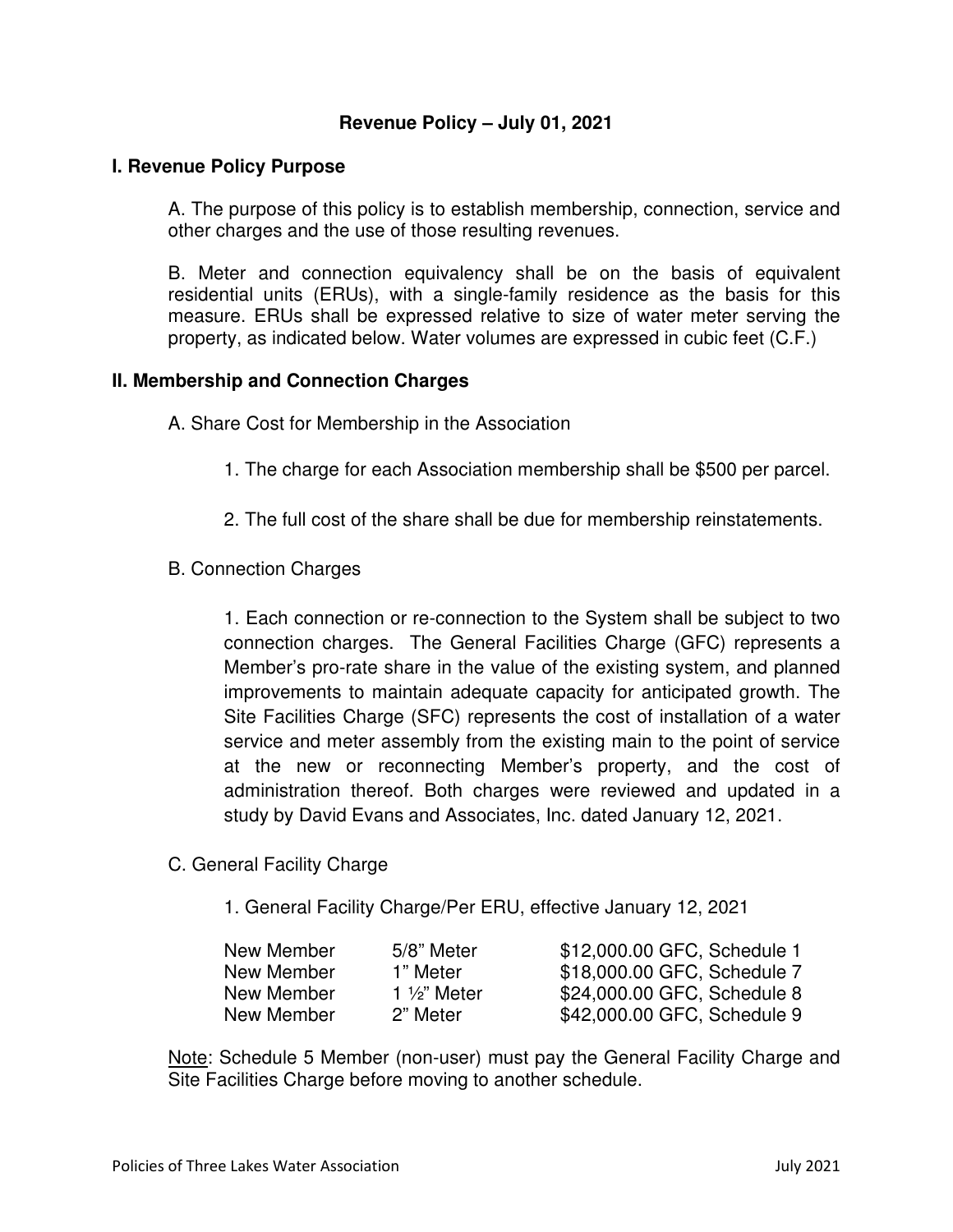2. A parcel shall be vested with the General Facility Charge paid at the time of connection, for the appropriate meter size, and shall remain vested provided the bi-monthly rates are paid continuously.

3. If service is disconnected and water service charges are not paid for more than six consecutive months (three consecutive bi-monthly cycles), the parcel shall be subject to the payment of the full General Facility Charge in effect as appropriate at the time renewal of water service is requested, without credit for any prior payment of a General Facilities Charge for that parcel.

4. Alternatively, if the membership share has not been transferred and/or then property owner has not changed from the time of service disconnection, water service charges including penalties, fees and other charges due for the parcel, may be paid in full for the period over which payments were discontinued, to avoid the requirement for payment of the then-current GFC.

- D. Site Facilities Charge (SFC) or Service Installation Fee
	- 1. Confirmed per connection charge study (2019)

| Schedule 1 | 5/8" Meter              | \$3,000.00 |
|------------|-------------------------|------------|
| Schedule 7 | 1" Meter                | \$3,500.00 |
| Schedule 8 | 1 $\frac{1}{2}$ " Meter | \$4,500.00 |
| Schedule 9 | 2" Meter                | \$6,000.00 |
|            |                         |            |

Note: Schedule 5 Member (non-user) has no tap, service or meter installed.

# **III. Rate Structure**

A. General Bi-Monthly Water Service Charges

1. Fiscal year 2015-2021 water service charges are based on a study completed in the spring of 2013 by CHS Engineers, LLC, and adopted by the Board of Trustees. Water service charges to be effective as of the start of the 2020-2021 Fiscal Year are based on review and update of that study, based on Fiscal Year 2019-2020 financial statements, completed by David Evans and Associates, Inc. in January 2021, and adopted by the Board on January 12, 2021.

2. Future rate increases will be necessary due to the State and Federal Regulations to operate, maintain, and update our system and to support system needs as determined by the Board, including prudent financial planning for long-term water main replacement needs.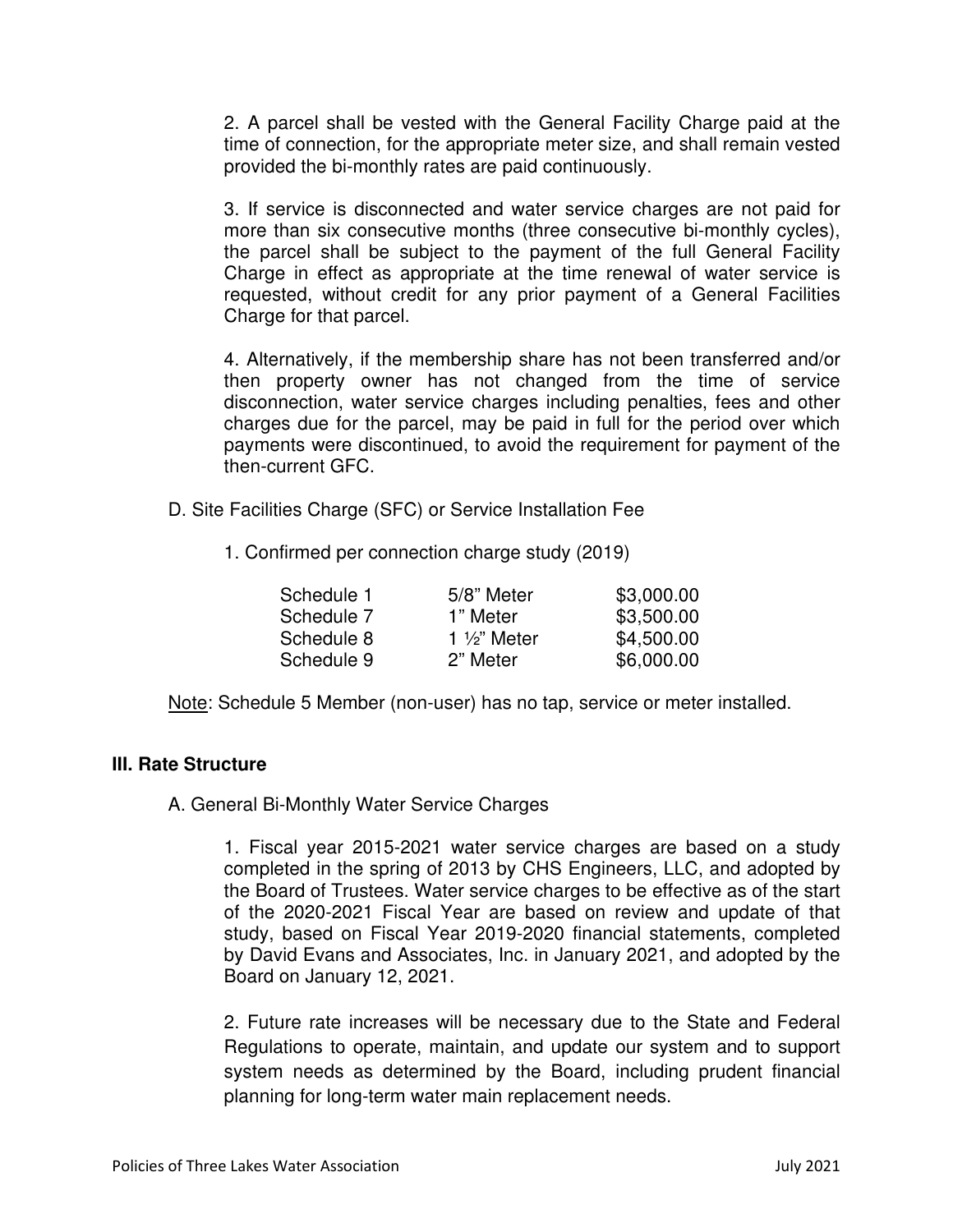3. Bi-monthly base rates will be assessed to all members with an active or inactive water Service (i.e. users and non-users, respectively). Bi-monthly usage rates will be assessed to all members with active water service, based on metered use for that period.

4. Members' base rate will be determined by the meter size and associated count of ERUs (the basis for different rate schedules) and the number of meters serving the property. The meter size shall be selected by the Member, and may be smaller than the size of the water service line from the Association water main to the water meter (minimum 1"), or the Association shall determine the size and type of connection at the water main.

5. For all new connections, each tax parcel shall be served by one meter and service connection, regardless of the number or types of uses on the parcel.

B. Bi-monthly Water Service Charges Rate Schedule –Charges effective as of the start of Fiscal Year 2018-2019 shall be per the following table.

| Schedule 1 1 ERU   | 5/8" Meter              | \$134.00 | Includes $0 - 600$ C.F.      |
|--------------------|-------------------------|----------|------------------------------|
| Schedule 5 0 ERU   | No Meter                | \$22.35  | Member with no meter - 0 C.F |
| Schedule 7 1.5 ERU | 1" Meter                | \$201.00 | Includes $0 - 900$ C.F.      |
| Schedule 8 2.0 ERU | 1 $\frac{1}{2}$ " Meter | \$268.00 | Includes $0 - 1,200$ C.F.    |
| Schedule 9 3.5 ERU | 2" Meter                | \$469.00 | Includes $0 - 2,100$ C.F.    |

Additional volume usage will be charged as follows:

Schedule 1 5/8" 1 ERU \$2.15 per 100 C.F. (from 601 C.F. – 1,200 C.F. within billing cycle) \$2.40 per 100 C.F. (from 1,201 C.F. – 1,800 C.F. within billing cycle) \$2.65 per 100 C.F. (from 1,800 C.F. – 2,400 C.F. within billing cycle) \$2.90 per 100 C.F. (from 2,401 C.F. – 3,000 C.F. within billing cycle) \$3.25 per 100 C.F. (from 3,000 C.F. – to infinity within billing cycle) Schedule 7 1" 1.5 ERU \$2.15 per 100 C.F. (from 901 C.F. – 1,800 C.F. within billing cycle) \$2.40 per 100 C.F. (from 1,801 C.F. – 2,700 C.F. within billing cycle) \$2.65 per 100 C.F. (from 2,701 C.F. – 3,600 C.F. within billing cycle) \$2.90 per 100 C.F. (from 3,601 C.F. – 4,500 C.F. within billing cycle) \$3.25 per 100 C.F. (from 4,501 C.F. – to infinity within billing cycle) Schedule 8 1 1/2" 2 ERU \$2.15 per 100 C.F. (from 1,201 C.F. – 2,400 C.F. within billing cycle)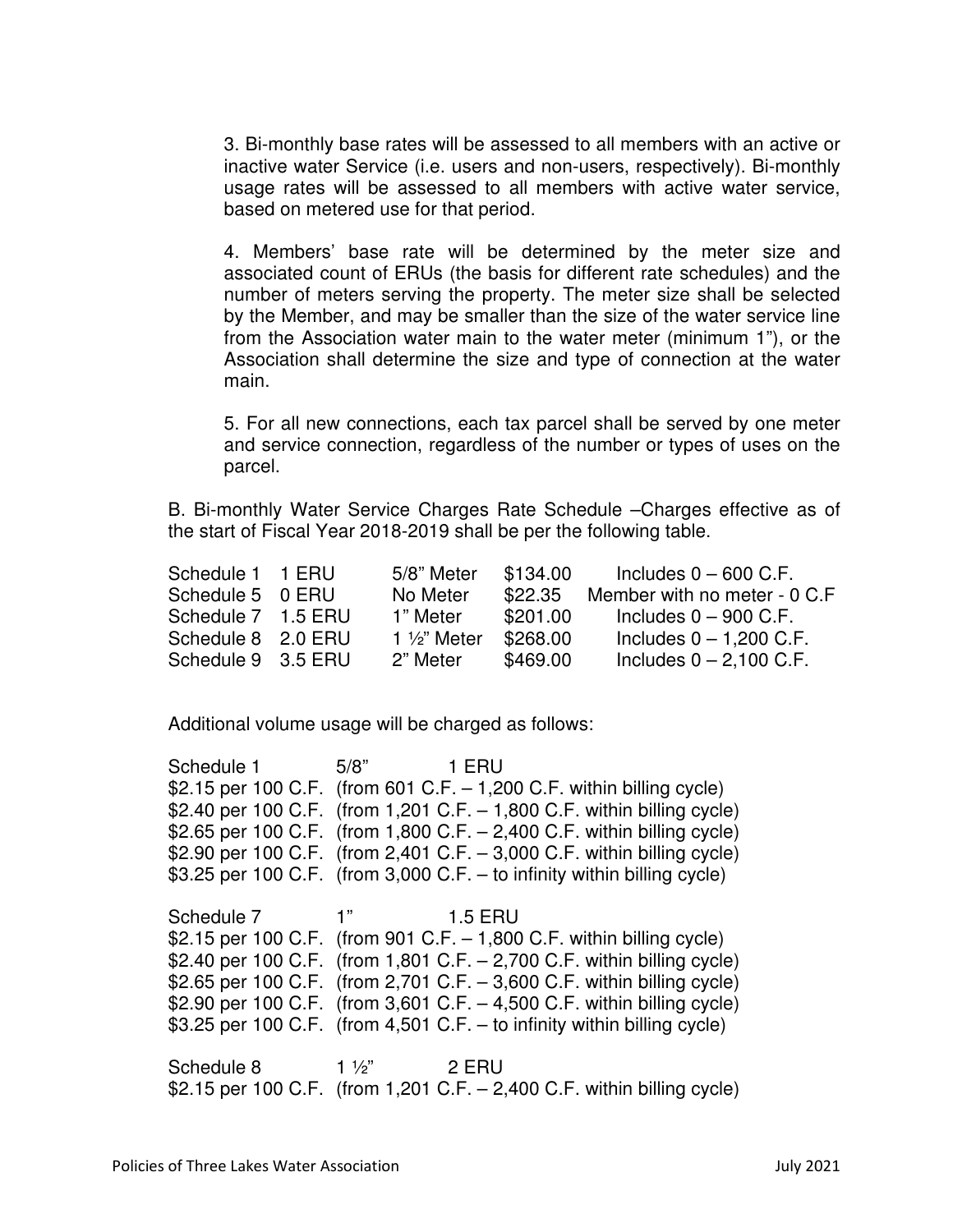\$2.40 per 100 C.F. (from 2,401 C.F. – 3,600 C.F. within billing cycle) \$2.65 per 100 C.F. (from 3,601 C.F. – 4,800 C.F. within billing cycle) \$2.90 per 100 C.F. (from 4,801 C.F. – 6,000 C.F. within billing cycle) \$3.25 per 100 C.F. (from 6,001 C.F. – to infinity within billing cycle) Schedule 9 2" 3.5 ERU \$2.15 per 100 C.F. (from 2,101 C.F. – 4,200 C.F. within billing cycle) \$2.40 per 100 C.F. (from 4,201 C.F. – 6,300 C.F. within billing cycle) \$2.65 per 100 C.F. (from 6,301 C.F. – 8,400 C.F. within billing cycle) \$2.90 per 100 C.F. (from 8,401 C.F. – 10,500 C.F. within billing cycle) \$3.25 per 100 C.F. (from 10,501 C.F. – to infinity within billing cycle)

### C. Other Service Fees & Charges

| 1. Certificate of Water Availability                   | \$100.00 per parcel                                          |
|--------------------------------------------------------|--------------------------------------------------------------|
| 2. Fire Flow Availability                              | \$50.00 and engineer's<br>invoiced amount                    |
| 3. Share Transfer Fee                                  | \$100.00 per share                                           |
| 4. Past Due Penalty Fee                                | Assessed 1 <sup>st</sup> business day<br>after bill due date |
| 5. Shutoff/ Lock-Off Service Fee                       | \$50.00                                                      |
| 6. Failure to Follow Through on Promise to Pay \$50.00 |                                                              |
| 7. Past Normal Business Hours Turn-On Fee              | \$45.00                                                      |
| 8. Non-Sufficient Funds                                | \$25.00                                                      |
| 9. Meter Obstruction Fee                               | \$10.00                                                      |
| a. 2 <sup>nd</sup> Offense within calendar year        | \$50.00                                                      |
| b. 3 <sup>rd</sup> Offense within calendar year        | \$50.00 (Staff will clean off<br>meter)                      |
| 10. Hydrant Use Permit                                 | \$65.00                                                      |
|                                                        |                                                              |

a. A deposit of \$42.50 is the minimum per the first 500 gallons plus an additional \$1.50 per 100 gallons over the minimum.

11. Unauthorized Use of Water or  $$500.00$  Penalty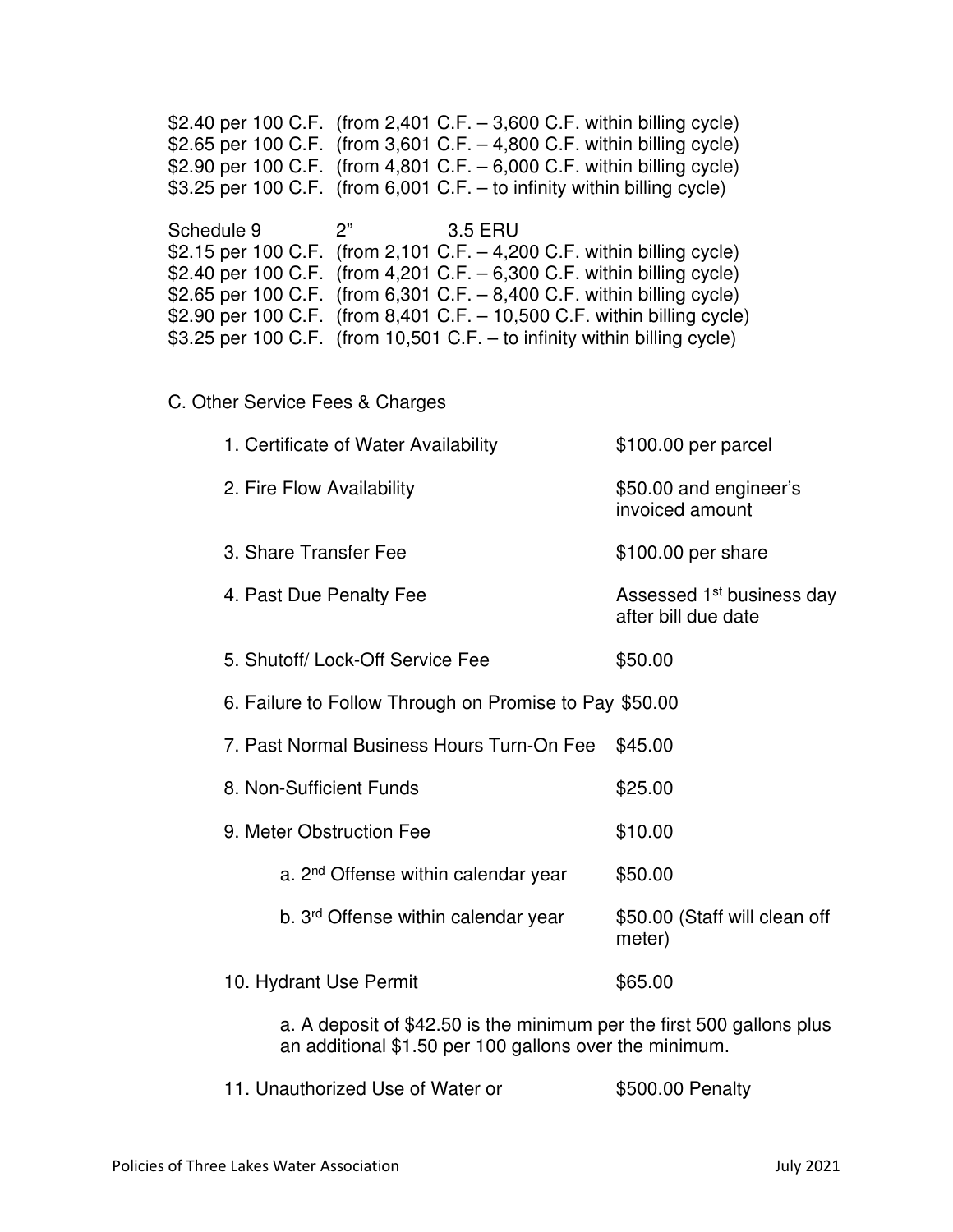Tampering with Facilities

a. The amount doubles for each offense thereafter

| 12. Penalty for Not Requesting a Locate | \$50.00 (In addition to the<br>cost of repairs as<br>provided for under State<br>Law) |
|-----------------------------------------|---------------------------------------------------------------------------------------|
| 13. Duplicate Billing to Occupant       | \$5.00 per duplicate bill at<br>Member/Owner's<br>Request                             |

G. Developer Extensions and other Revenue

1. The Association has developed a Developer Extension Policy and supporting Manual which defines the details of when fees and charges are required and when payments are due, and what other charges are due as part of the completion of a developer extension.

2. The cost of the Developer Extension Manual shall be \$50.00

3. Lease payments for use of Association assets by third-parties shall be charged per the applicable lease agreements.

4. Miscellaneous charges for service provided by the Association, or reimbursement as required by agreement shall be charged as agreed.

# **IV. Allocation of Revenues**

A. General Fund

1. Revenue from water service charges and associated late fees, penalties and interest, and all other charges shall be deposited to the General Funds as indicated below. A portion of the water service charges billed shall be transferred from the General Fund to the Capital Fund following each bi-monthly billing and payment cycle, in support of system repair and replacement. The transfer portion shall be the Schedule 5 rate multiplied by the total number of users and non-users billed for that cycle.

# B. Capital Funds

1. The Capital Fund and Debt Funds are supported by the revenues from the membership share charge, GFC, SFC, the repair and replacement